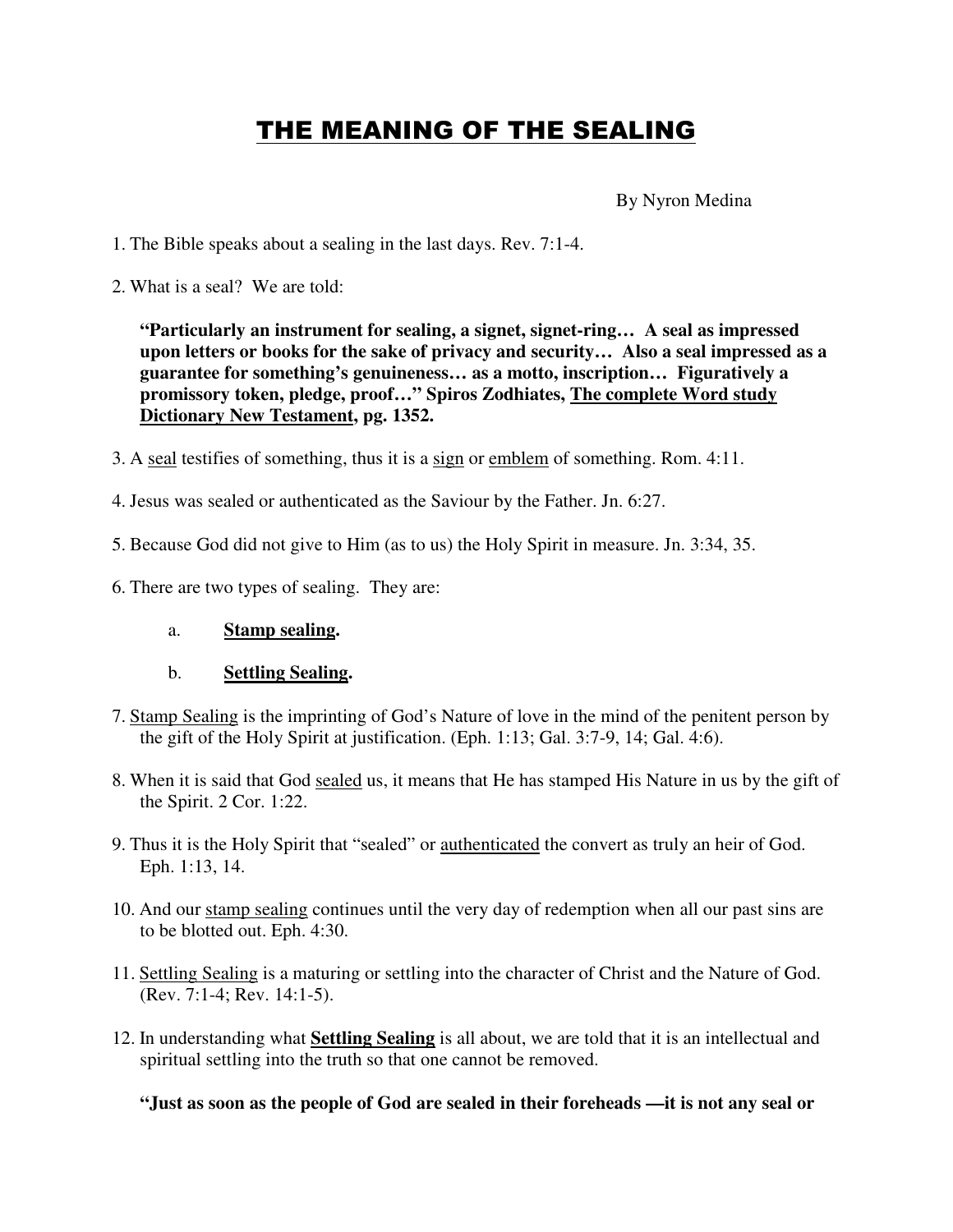**mark that can be seen, but a settling into the truth, both intellectually and spiritually, so they cannot be moved— just as soon as God's people are sealed and prepared for the shaking, it will come." Ellen G, White, 4 Bible Commentary, pg. 1161.**

13. It is the latter rain outpouring of the Holy Spirit that gives the settling sealing to God's people.

**"When the decree (the National Sunday Law) goes forth, and the stamp is impressed, their character will remain pure and spotless for eternity." Ellen G. White, Testimonies for the Church, Vol. 5, pg. 216.**

**"As wax takes the impression of the seal, so the soul is to take the impression of the Spirit of God and retain the image of Christ." Ellen G, White, 7 Bible Commentary, pg. 970.**

- 14. It is the 144,000 alone of the church— Spiritual Israel— that is to be sealed. (Rev. 7:4; Ps. 73:1; Gal. 6:15, 16).
- 15. A seal has three very important components to it. They are:
	- a. The name of the owner of the seal.
	- b. His authority to rule.
	- c. His domain.
- 16. All three specifications are met in the Seventh-day Sabbath. Ex. 20:8-11.
- 17. The 144,000 are sealed with God's name (YHWH) in their foreheads. (Rev. 7:4; Rev. 14:1).
- 18. The Sabbath is the sign of YHWH, God's name, thus it is the seal of God. (Eze. 20:20; Ps. 83:18).

**"The sign, or seal, of God is revealed in the observance of the seventh-day Sabbath, the Lord's memorial of creation. {Ex. 31:12, 13 quoted}. Here the Sabbath is clearly designated as a sign between God and His people." Ellen G. White, Testimonies for the Church, Vol. 8, pg. 117.**

19. The sealing is an intellectual and spiritual settling into the truth so that one cannot be moved.

**"Just as soon as the people of God are sealed in their foreheads —it is not any seal or mark that can be seen, but a settling into the truth, both intellectually and spiritually, so they cannot be moved..." Ellen G, White, 4 Bible Commentary, pg. 1161.**

20. Thus the latter rain of the Holy Spirit of truth intellectually convinces the spiritual rational that God alone is God and thus He alone is to be worshiped forsaking all false gods. (Jam.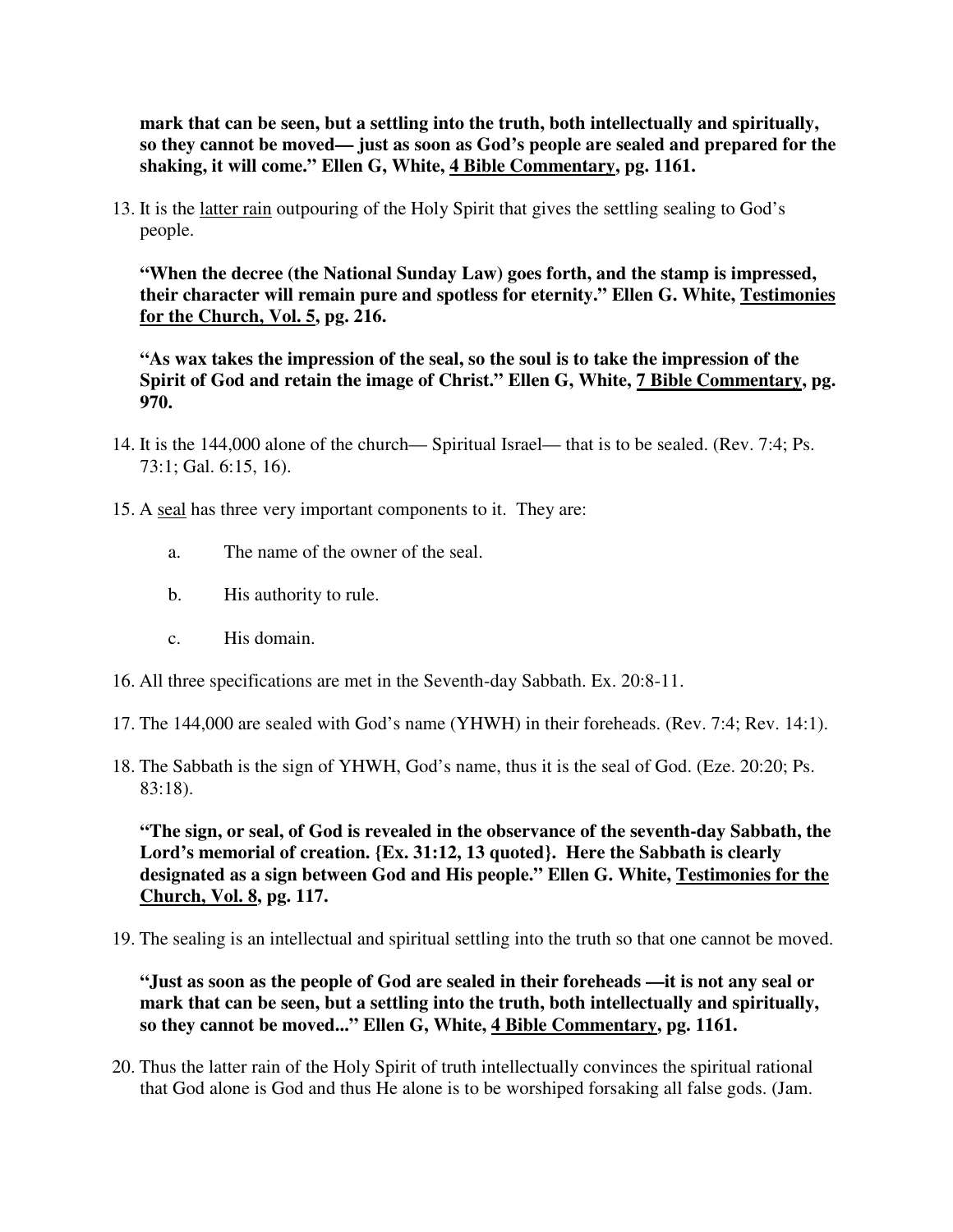5:7, 8; Pro. 22:17-21; Isa. 45:5, 6; Isa. 46:6, 9); 1 Chr. 17:20.

- 21. But it also spiritually settles the person in obedience to the Law of God so as to not turn away to disobedience ever. (Rev. 22:11; 1 Jn. 3:19; Rom. 13:8-10; 1 Thess. 1:5; Isa. 32:17).
- 22. Thus we need to be sure that we overcome falling back into sin by use of the early rain, so that we may receive the latter rain to be sealed.

**"Now is the time to prepare. The seal of God will never be placed upon the forehead of an impure man or woman. It will never be placed upon the forehead of the ambitious, world-loving man or woman. It will never be placed upon the forehead of men or women of false tongues or deceitful hearts. All who receive the seal must be without spot before God—candidates for heaven." Ellen G. White, Testimonies for the Church, Vol. 5, pg. 216.**

23. When we receive the seal of God we are sure of protection from God during the time of trouble, because we reflect the image of Jesus fully.

**"Those who receive the seal of the living God and are protected in the time of trouble must reflect the image of Jesus fully." Ellen G. White, Early Writings, pg. 71.**

24. To receive the seal of God, we must take advise to deal with our characters (wrong habits), to ensure we remain sinless.

**"Not one of us will ever receive the seal of God while our characters have one spot or stain upon them. It is left with us to remedy the defects in our characters, to cleanse the soul temple of every defilement. Then the latter rain will fall upon us as the early rain fell upon the disciples on the Day of Pentecost." Ellen G. White, Testimonies for the Church, Vol. 5, pg. 214.**

25. No planning of sin and acting it out must be done, only the overcomers receive the seal of the living God.

**"Those that overcome the world, the flesh, and the devil, will be the favored ones who shall receive the seal of the living God. Those whose hands are not clean, whose hearts are not pure, will not have the seal of the living God. Those who are planning sin and acting it will be passed by. Only those who, in their attitude before God, are filling the position of those who are repenting and confessing their sins in the great antitypical day of atonement, will be recognized and marked as worthy of God's protection." Ellen G. White, Testimonies for Ministers and Gospel Workers, pg. 445.**

26. In a final summary, the sealing is to accomplish the following objectives.

- a. To settle the 144,000 intellectually and spiritually into the truth irremovable.
- b. To settle the fact that God alone is God in the experience.